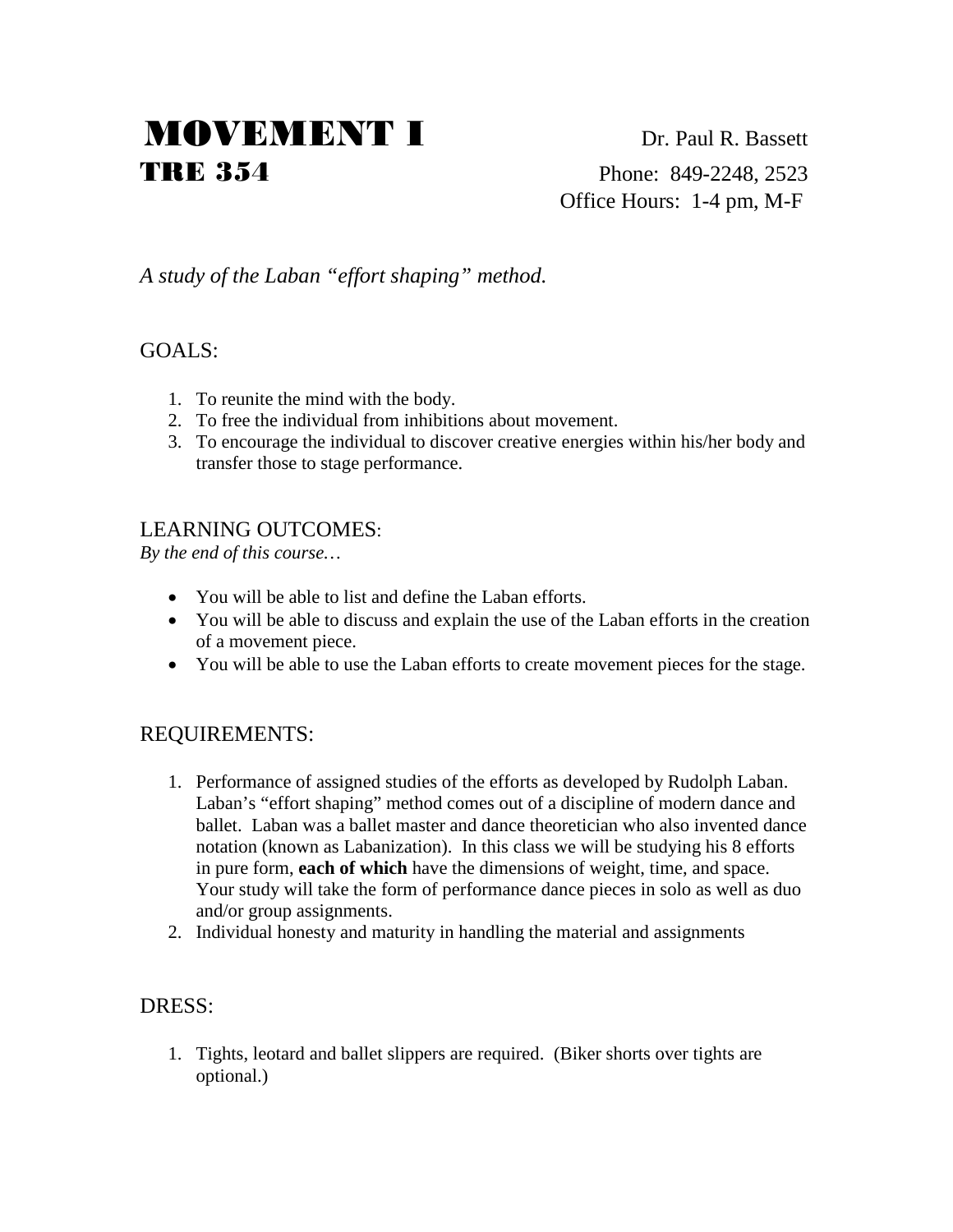2. Personal cleanliness is expected at all times. You may make use of the dressing rooms, but you are expected to keep your area clean and neat at all times.

# GRADING:

- 1. Attitude, attendance, promptness, initiative. Class begins at 8:00 a.m.
- 2. Class participation, including warm-ups. The professor will lead warm-ups beginning at 8:10 a.m. You are strongly encouraged to start stretching as soon as you are dressed and before warm-up exercises begin. Warm-ups are based upon specific exercises you are taught in class and extend from 20-30 minutes. You cannot perform assigned pieces unless you have gone through warm-ups.
- 3. You are expected to rehearse 5 hours weekly outside of class time to *qualify* for an A grade. You are expected to rehearse 4 hours weekly outside of class to *qualify* for a B grade. You are expected to rehearse 3 hours weekly outside of class to *qualify* for a C grade. This formula applies to all pieces except the first assignment. The assignments for the semester include individual performance pieces, including mid-semester and final solo pieces, and duo and/or group performance pieces.
- 4. Notebook.
- 5. Final project interpreting the efforts.

### NOTEBOOK CONTENTS

- 1. a.)Description **and** b)analysis of your individual, duo and/or group performances. These are two separate entries for each piece.
- 2. Stream of consciousness section: observations of happenings in and out of class which are related to the efforts and the study of movement. (minimum of 45)
- 3. Neat drawings in black ink and descriptions of warm-up exercises. There must be at least 10 different exercises drawn and described.
- 4. Record of rehearsal time, length, and location. Rehearsal record MUST BE initialed by the professor on the time sheet before you perform your pieces. Maintenance of an accurate time sheet is critical to the class. Substitute pieces of paper are not acceptable.
- When the notebook is handed in at the end of the semester, it is to be in wordprocessed format.
- There will be a one-half (1/2) grade deduction for **each** class session a particular assignment is late.